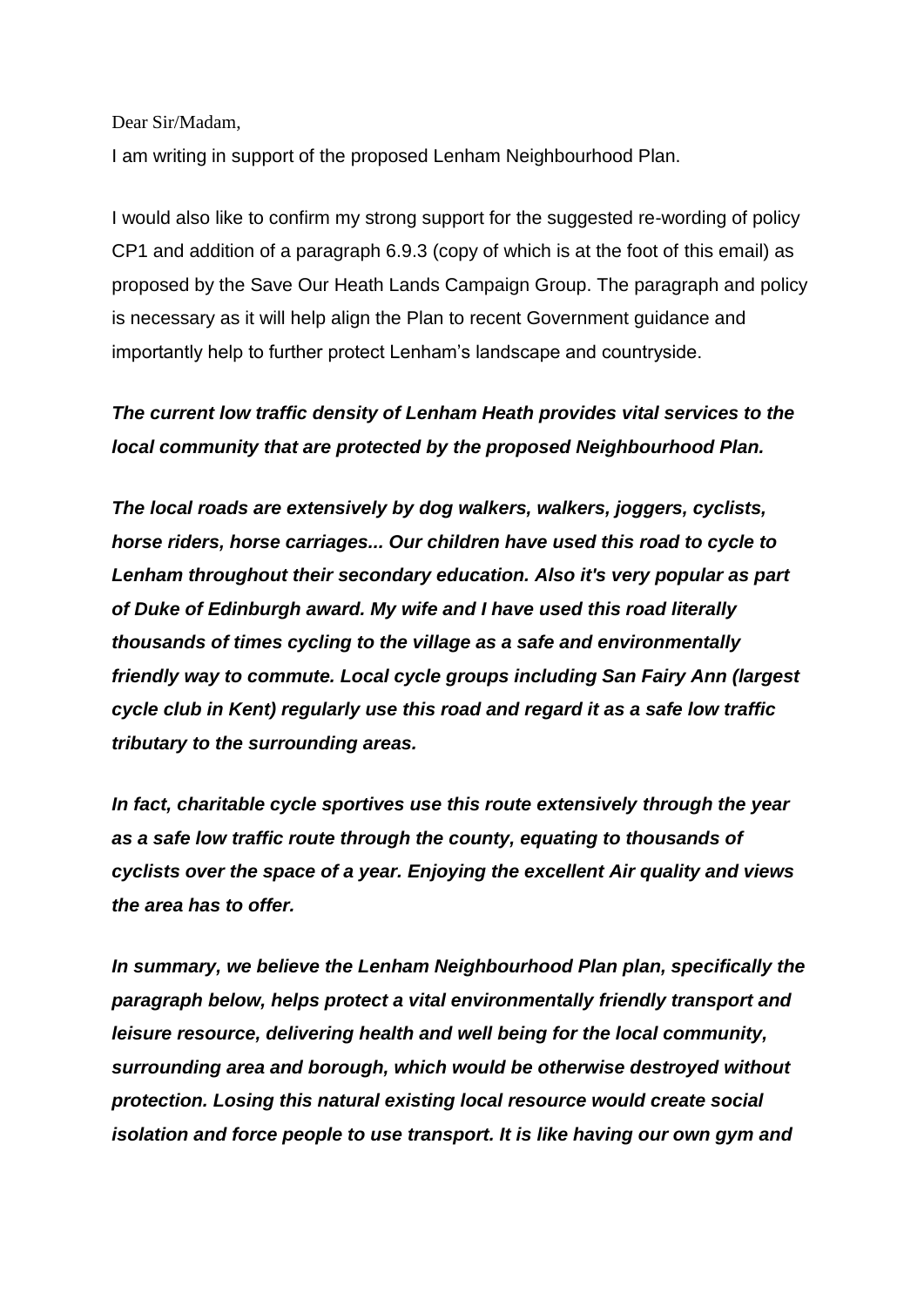*community centre, but without the bricks and mortar which would not provide the same function.*

*We have grave concern that MBC have shown little sign to date of understanding how the local community functions, hence why it is critical they should to embody localised knowledge to protect these resources.* 

*I hope these points are given serious consideration and we would welcome a formal response.*

Please could you notify me of the decision made by the Council following a referendum and/or when the Neighbourhood Plan is made.

Regards

Nigel & Jaki Richards



## **LENHAM NEIGHBOURHOOD PLAN**

REGULATION 16 CONSULTATION – FEBRUARY 2020

REPRESENTATION SUBMITTED ON BEHALF OF SAVE OUR HEATH LANDS CAMPAIGN GROUP

Suggested new Paragraph 6.9.3

6.9.3 One of the particular distinctive characteristics of Lenham Parish is the existence of relatively isolated rural settlements such as Sandway, Platts Heath,